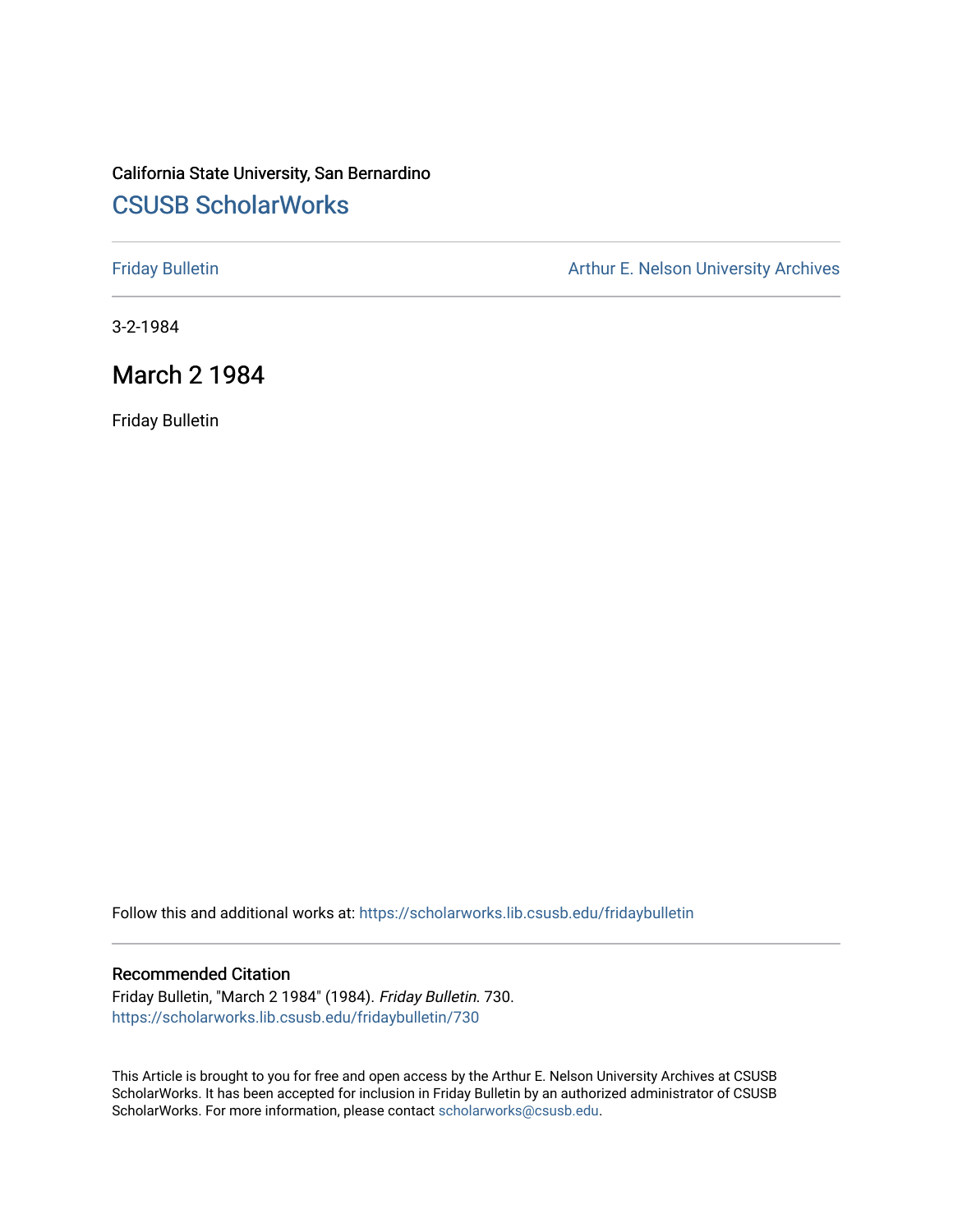# **^bulletin**

California state college, san bennandino

March 2, 1984

NOMINATIONS OPEN FOR The college is seeking nominations to award 10 members FACULTY MERIT AWARDS of Unit 3 (instructional faculty and librarians) exceptional merit service awards. The awards, funded by the Chancellor's Office, are \$1500 each. Forms are avail-

able in the school, department and library offices. Nominations close Friday, March 9.

The criteria includes: (1) exceptional teaching which may Include advising and curriculum development; for librarians, exceptional job performance which may include special projects or assignments; (2) exceptional professional activity, including publications, papers, consultantships, exhibitions and performances; (3) exceptional service to the college, including participation in the governance of the institution, outreach activities and community service.

Names may be submitted by staff, students, administrators and faculty. The nominations are reviewed by school/Iibrary evaluation committees and the school deans/ library director and recommendations from both go independently to the Outstanding Professor Award Committee, which makes its report to the vice president. The president makes the final decision. Awards may be announced by April 27-

**ANIMATED DANCE SHOW IS INCLUDED IN ME FESTIVITIES** 

A microcomputer-control led 22-foot whale and its creator, Shane Eversfield of Maryland, will be here for the Microtechnology for Everyone Festival April 27-28.

Eversfield, a professional dancer, creates the illusion of an underwater ballet with the animal. The whale, named Moksha--a Hindu word meaning the inseparability of art and technology, is modeled after a Bryde's whale.

He built the animal in seven segments of standard trim molding, covered in light blue Lycra Spandex. The sleek-looking creature is attached to thin steel cables through pivots to provide movement.

The whale's brain consists of six microcomputers, each of which controls a motor to manipulate a section of the body. Participating in the design of the electronics portion of the animal is Rick Johnson, self-taught in electronics and an engineer at the University of Maryland, Baltimore County. The smooth up and down movements of the whale are given by an Apple II computer.

Tickets for the performances in the Student Union Multipurpose Room will be available in the Foundation Office after April 1. The cost is \$3 per person.

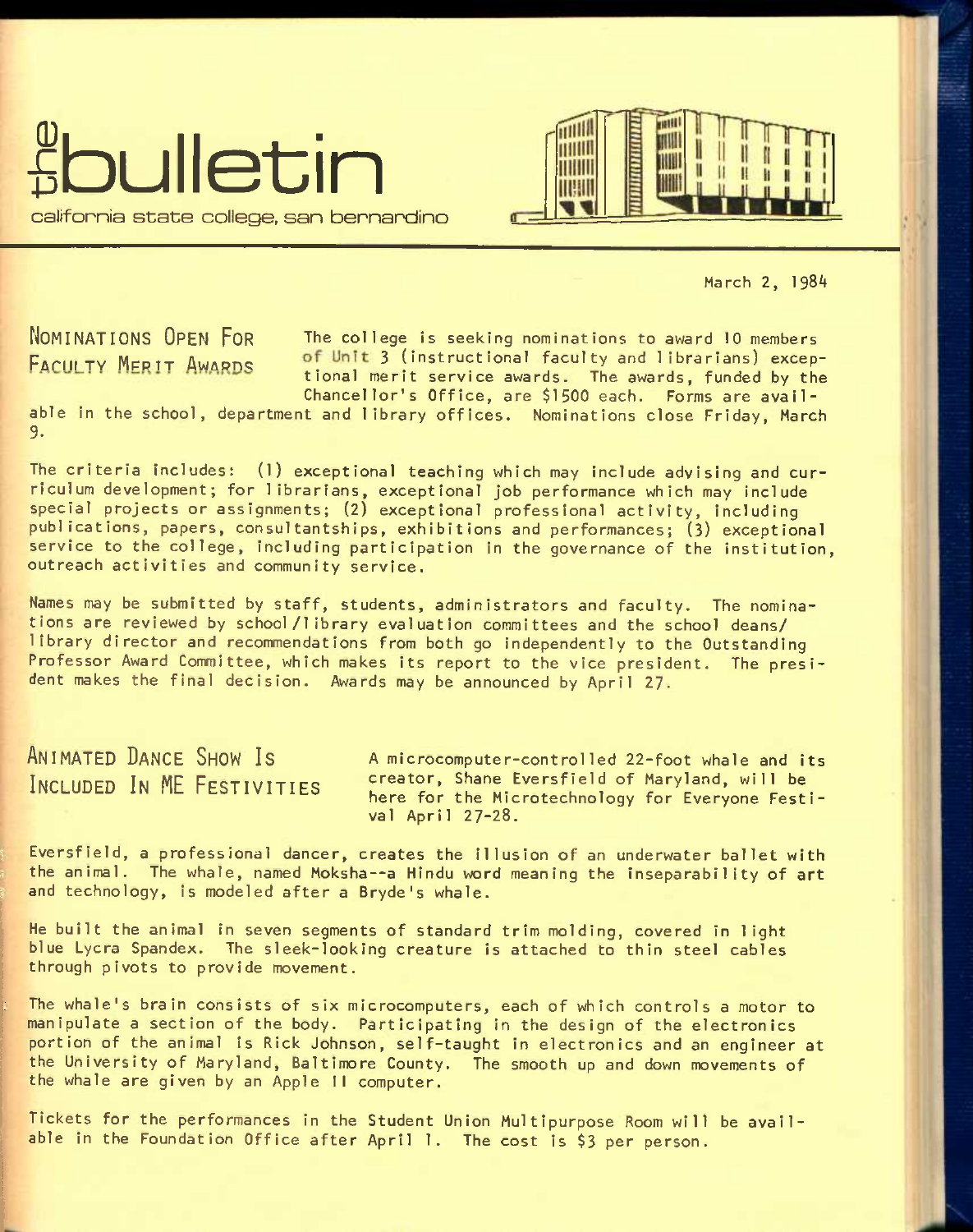**WORKSHOP FOR CHICANAS ON CAMPUS MARCH 9** 

A workshop designed to raise the career and aspiration levels of Chicanas, titled "Building for the Future," will be held Friday afternoon, March 9 in the Student Union Multipurpose Room.

Dr. Lynda Warren (Psychology) is coordinator for the program, which is funded by a Student Affirmative Action grant. Thirteen Cal State faculty and staff will participate in a panel presentation, "Translating Dreams into Reality." They are: Dr. Vivien Bull and Dr. Stella Clark (Foreign Languages), Dr. Louise Burton, Dr. Janice Chavez, Mary Lucas and Dr. Pat Peterson (all Education), Olga Carranza (SAIL), Nadine Chavez (EOP), Dr. Gloria Cowan (Psychology), Dr. Darlene Gamboa (Biology), Dr. Janice Loutzenhiser (Management), Dr. Loralee MacPike (English, Graduate Programs), and Dr. Cindy Paxton (Health Science).

Keynote speaker for the afternoon will be Gloria Macias Harrison, publisher of El Chicano newspaper, a former member of the California Commission on the Status of Women and a member of the college Advisory Board.

The program is open to Chicanas of all ages from the community and surrounding schools as well as the campus. Free child care is available in an adjoining room. Reservations for child care should be made with the Student Affirmative Action office, Ext. 7737. Information is available from Dr. Warren, Ext. 7229.

**PHOTOGRAPHER TAKING BROCHURE PHOTOS** 

Carey Van Loon, photographer with Audio Visual Services, will be taking photos in classes, labs and throughout the campus in the next several weeks. The pictures will be used in student recruitment materials to be published this spring.

Suggestions for effective pictures should be directed to him. However, sufficient advance notice must be provided to work the shooting into his schedule.

COMMONS AVAILABLE **In order to bring more people to campus, the Foundation is** FOR PRIVATE EVENTS actively promoting use of the Commons facilities by outside<br>Nambols of the college community as well as the groups. Members of the college community, as well as the general public, may rent the upper or lower floor for

events such as wedding receptions, banquets, class reunions, workshops, concerts.

The catering service available through PFM will include food and beverage. Further information about availability and fees may be secured from James H. Urata (Administrative Affairs), Ext. 7^11, or Bill Fennell (Commons), Ext. 7338.

The California State College, San Bernardino BULLETIN is published Fridays by the Public Affairs Office, AD 117, extension 7558. Items for publication should be received in writing by noon Tuesday.

Edna Steinman, Director of Public Affairs Editor .... Ken Miller Calendar Items .... Ruth Moran Printed in the Duplicating Center Volume 19 No. 24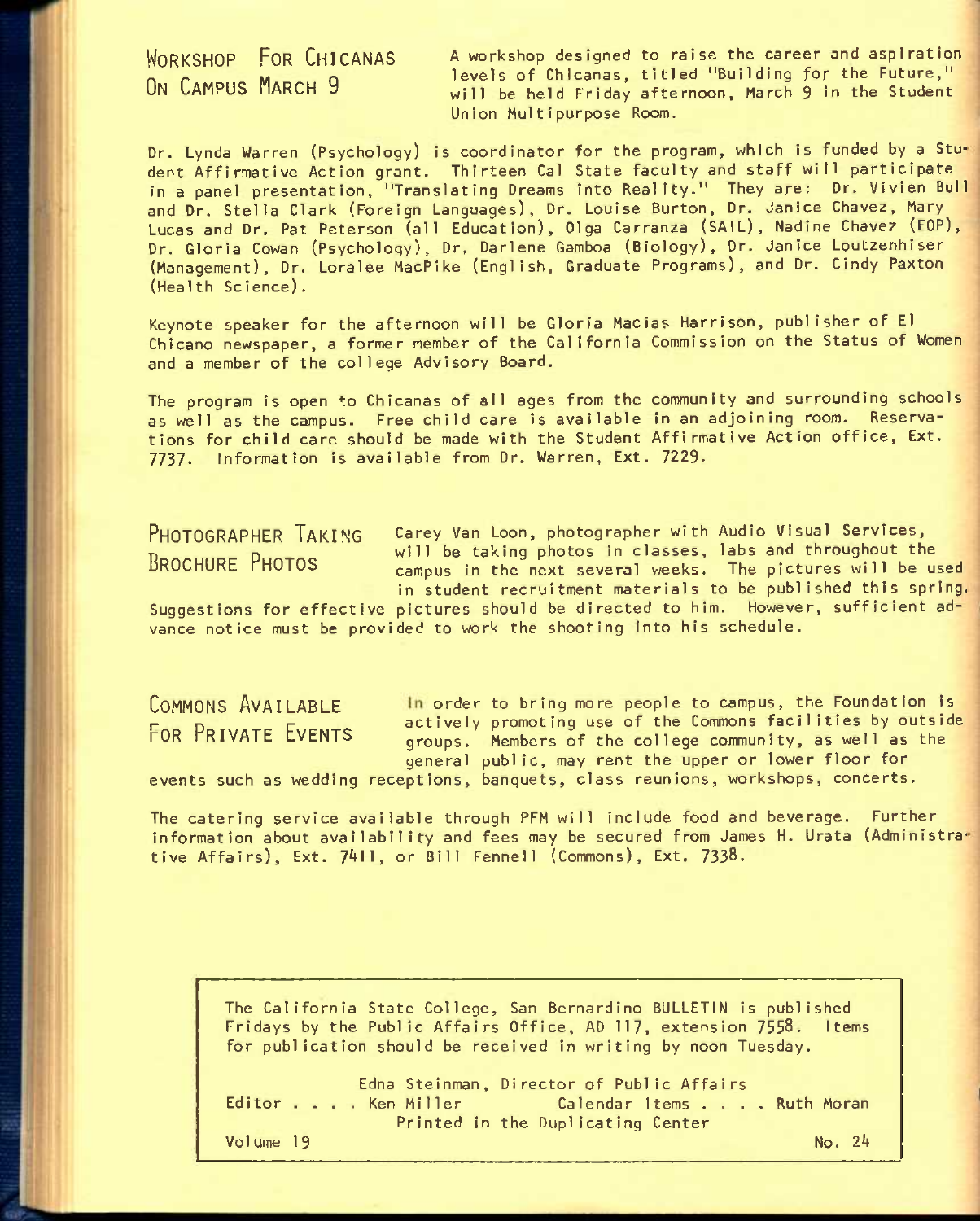**WOMEN'S HISTORY WEEK** women's History week begins Monday with a noon lecture by **EVENTS BEGIN MONDAY** Dr. Loralee MacPike (Graduate Programs) on "What You Don't Know About the History of Women Can Hurt You." The presentation is in the Student Union Multipurpose Room.

At 2 p.m. that afternoon in Student Union Rooms A and B there will be the showing of a film on fetal alcohol syndrome. The film will be shown again at 10 a.m., Thursday in the same room.

A presentation on The Women's Movement, the Lesbian/Gay Movement and Current Tides" will be given by Dr. Betty Brooks Monday In the SUMP. Dr. Brooks, of the Cal State Long Beach Women's Studies Program, will begin her lecture at 8 p.m.

At noon Tuesday, Dr. Carol Goss (Political Science) will discuss "Women In Politics" In the Student Union Senate Chambers. At 3 p.m. that day In the Lower Commons, Lynn Baxter, director of student services at the International School of Theology at Arrowhead Springs, will speak on "Women's Lib was Born In the Bible." Dr. Noel Riley Fitch, professor of English and chair of the department of literature and modern languages at Point Loma College in San Diego, will speak at 8 p.m., Tuesday in the Recital Hall. Her topic is "Transatlantic Sisterhood: Women Writers in Paris in the 1920s."

A panel discussion on "Women in College" will take place at 1 p.m., Wednesday In the SUMP. Maura O'Neill, chaplain of the Newman Center, will lead a discussion on some of the cultural, historical and religious obstacles women face In higher education.

Drs. David Lutz (Psychology) and Peter Wilson (Dean of Students) will show a film followed by a discussion on sexual harrassment at noon Thursday in the SUMP. The film is "The Workplace Hustle."

A panel discussion on "Women in Non-Traditional Careers" will begin at 4:30 p.m., Thursday In the Recital Hall. Lt. Pam Stewart (Public Safety) will be accompanied by women professionals in such fields as the food Industry, the Air Force and law enforcement .

At 1 p.m., Thursday, Dr. Wendy Slatkin of the UC Riverside art history faculty, will give a presentation on "Women Artists in History" In VA 110.

The week concludes with a presentation by Althea Waltes on "Women in Music" at 7 p.m., Friday In the Student Union Lounge. Ms. Waltes, a concert pianist and former faculty member at Cal State, will follow the discussion with a recital at 8:30 p.m. in the Recital Hall.

The events have been coordinated by the Women's History Week Committee, funded by the Associated Students and the Professional Advisory Council. Groups also participating In events are the Cal State Organization for College Women, Gay and Lesbian Union, Gay and Lesbian Community Center, the Campus Crusade for Christ and the Art Department.

**FREE PHYSICALS GIVEN** Free physicals for staff, students and faculty will be IN HEALTH CENTER given from 8 a.m. to 3 p.m., Monday, March 12; Wednesday, March 14 and Monday, March 19 in the Health Center by nurses in the B.S. In nursing program. Persons wishing

appointments for the physicals, which take about 1 hour, should call the Department of Nursing, Ext. 7346, or the Health Center, Ext. 7641.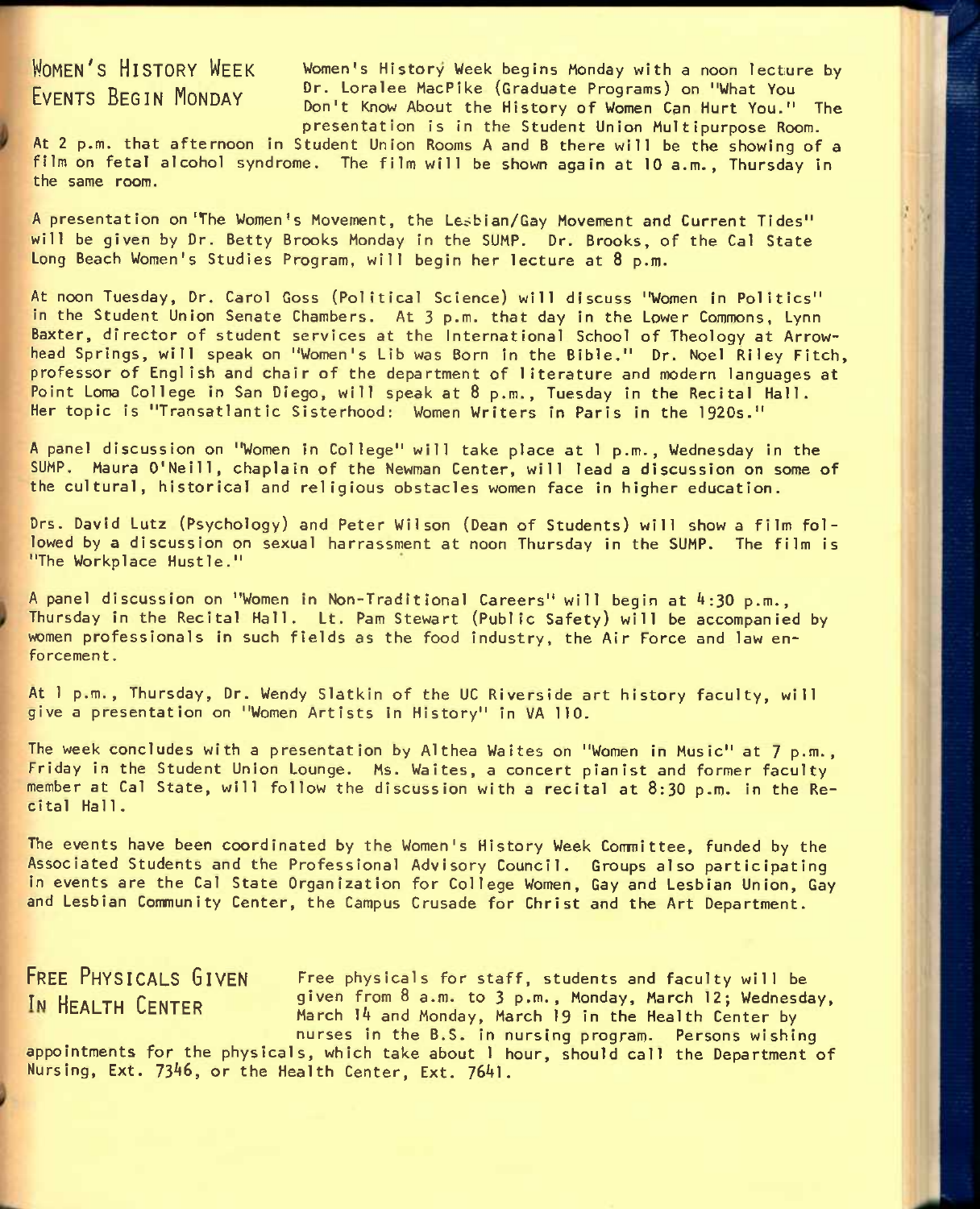PROFESSIONAL Gene Andrusco (Accounting and Finance) has an article, "On the Investigation of Causality Among Economic Policy Variables," ac-**ACTIVITIES** cepted for publication in the Arkansas Business and Economic Review,

Dr. Amer El-Ahraf (Health Science and Human Ecology) has a book review of Environmental Engineering published in the Journal of Environmental Health, Volume 46.

Dr. Irvin Howard (Education) presented the paper, "Developing Thinking Skills in Adolescents," at the 10th regional conference of the International Reading Assn, in Reno March 1. He has also been selected to serve on the association's Intellectual Freedom Conmittee for the I98A-85 academic year.

**COMMUNITY** Ors. Louise Burton and Janice Chavez (Education) presented a workshop on "The Screening and Identification of Learning Disabilities" to the **SERVICE** California State Demonstration Program in Reading and Nath at the Col ton Unified School District Feb. 22.

Drs. Chris Freiling, Terry Hallett, John Sarii, Robert Stein and Paul Vicknair (Mathematics) were judges in the local competition of Mathcounts, a statewide math tournament for seventh and eighth grade students sponsored by the California Society of Professional Engineers at Norton Air Force Base Feb. 18,

Dr. Rauf Khan (Accounting and Finance) spoke to the American Society of Women Accountants on "Changing Financial Systems and Institutions" at Griswold's Smorgasbord in Redlands Feb. 21.

Dr. Ward McAfee (Social and Behavioral Sciences) spoke to students at Poly High School in Riverside on "What is Hinduism, Buddhism and Islam?" Feb. 27.

Dr. Mireille Rydell (Foreign Languages and Literatures) spoke to the French Alliance Society of Riverside and San Bernardino Counties on "The Compagnonnage--A Secret French Society for Manual Arts" at UC Riverside Feb. 2A.

NOTEWORTHY Dr. Richard Ackley (National Security Studies) is listed in the Heritage Foundation's 1984 Annual Guide to Public Policy Experts in the areas of "Strategic Force Planning" and "Sea Power Projection."

A composition "Effusions of the Sun" by Dr. Larry McFatter (Music) has been chosen by a panel of professional composers at the Cleveland Institute of Music for recording. His composition is one of the top five to be recorded from the New Music Festival of Bowling Green State University held last October. The recording, funded by a grant from the Ohio Arts Council, will be on the Composer's Recordings Inc. or Orion label. Both companies are distributors of new and avant-garde music.

IN SYMPATHY The college community extends its deepest sympathy to Dr. Edward Teyber (Psychology) on the death of his father, Edward Teyber, 60, Feb. 23 in Artesia.

The college community also extends its deepest sympathy to Arthur Odle (Accounting and Finance) on the death of his mother Feb. 28 in Tennessee.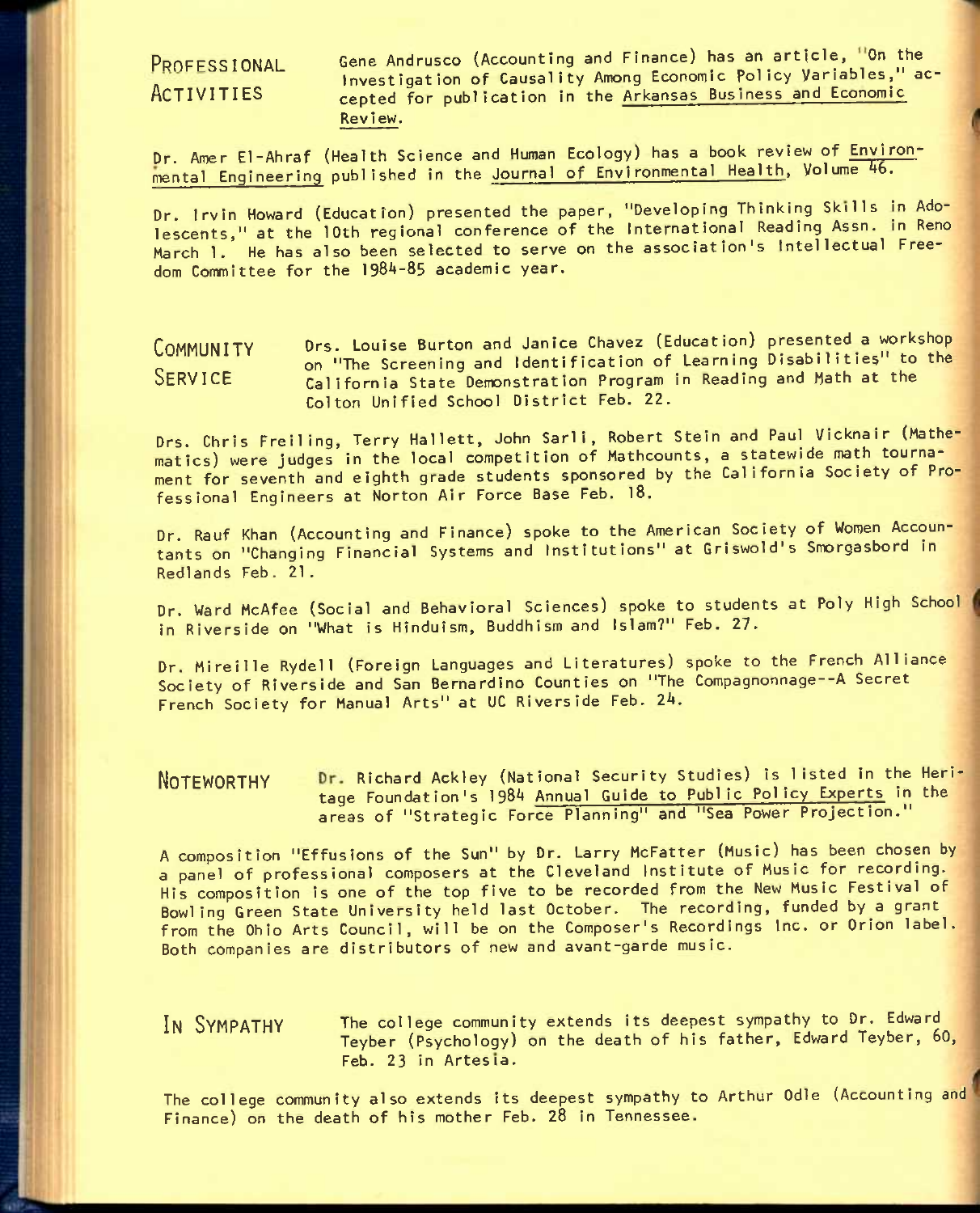# **MATH/ ENGLISH EXAMS To BE GIVEN MARCH 10**

A special administration of the entry-level mathematics (**ELM**) exam and the English placement test (EPT) will be given Saturday, March 10 in PS 10. The EFT will be given at 8:30 a.m. and the ELM test will be at 1:30 p.m.

Students who are required to take these tests may sign up for them in the Counseling and Testing Center, PS 227, by noon Thursday, March 8. The English test is given free; there is a \$7 fee for the math test. All first-time freshmen enrolling at the college after Sept. 1, 1983 and all transfer or returning undergraduate students held to the 1983-84 Bulletin must pass the math exam before they can enroll in general education math courses.

The math exam is a system-wide requirement and this campus has little flexibility in granting waivers. Questions about who will be held to the requirements may be referred to the Admissions Office, Ext. 7308.

HUMANITIES MAJOR CAREER A workshop, "Career Opportunities for Humanities **MORKSHOP SET FOR MARCH 8** Majors with Sears," will be held from 3 to 4:30 p.m., Thursday, March 8 in PL 241. Ron Dooley, credit central manager with the Sears Covina Office, will lead

the seminar. The program is part of the series of quarterly workshops co-sponsored by the School of Humanities and the Career Planning and Placement Center.

UNI PHI AWARDS The Uni Phi Club presented three \$100 scholarships during the  $\overline{3}$  SCHOLARSHIPS club's luncheon Feb. 14. Recipients of the awards are: Laura Bryant, a junior sociology major; Suzanne Hill, freshman with an undeclared major; and Gail Fitch, a senior majoring in psychology.

The names of 15 students are being included in the 1984 edition of Who's Who Among Students in American Universities and Colleges in recognition of their academic achievement, service to the community, leadership in extracurricular activities and potential for continued success. **15 NAMED TO WHO'S WHO** 

Honored are: Judith A. Ashton, graduate student, English composition; Robert J. Cassinelli, senior, humanities/liberal studies; Steven M. Coffey, graduate, psychology; Michael D. Frederickson, senior, physics; Sandra L. Fredriksen, graduate, English composition; Nelson Gibson, graduate, undeclared; Rod Hendry, graduate, English composition; Jonathon A. Higgins, junior, administration; Derice M. Hogle, graduate, undeclared; Darlene M. Hooker, senior, nursing; Marilyn D. Kreuder, senior, political science; Dianne M. Ottoson, senior, nursing; LeeAnn Overstreet, senior, political science; Louise C. Rivera, senior, art; and Kennadine M. Turner, senior, nursing.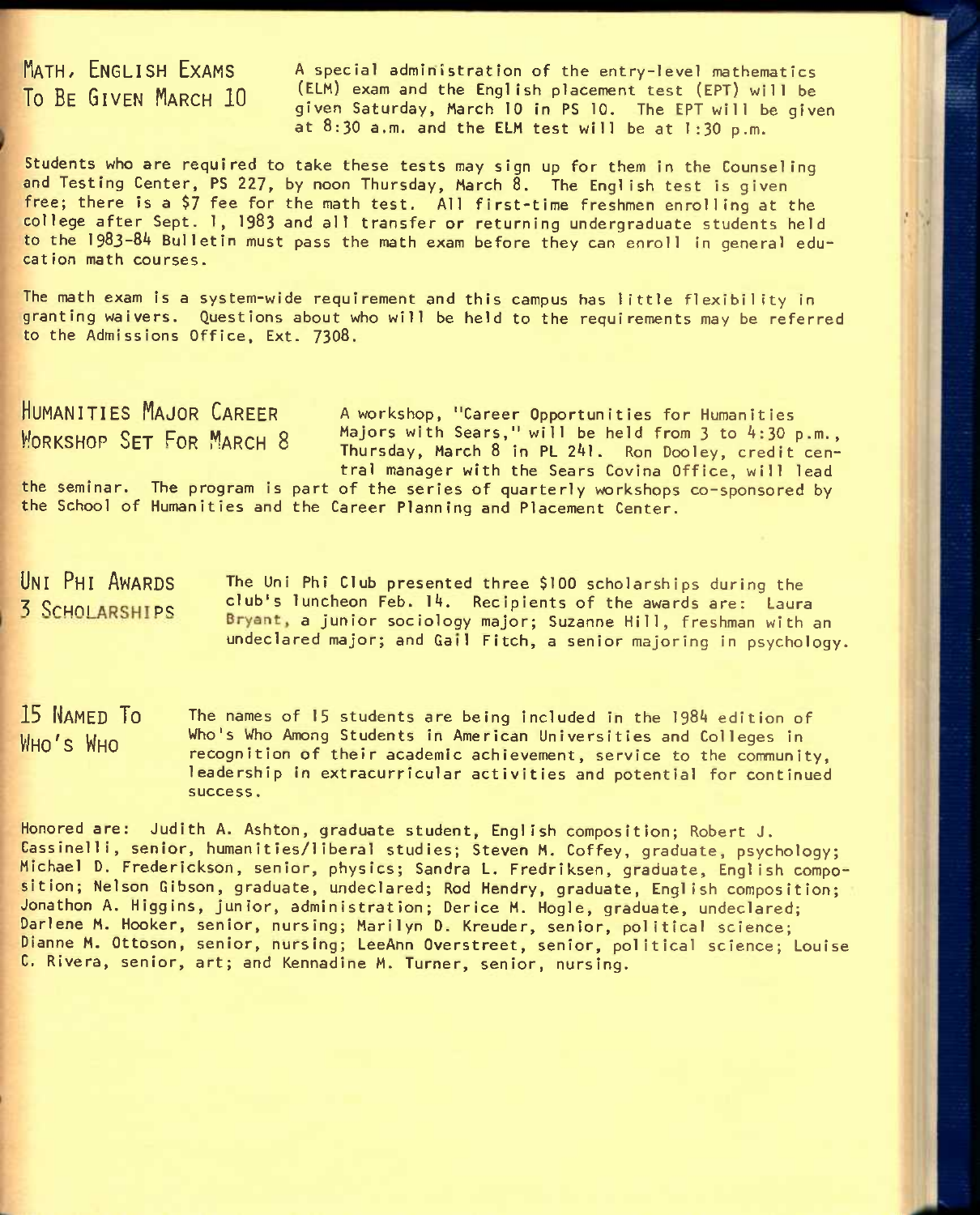**SECRETARY INJURED** Kathleen Edmonds, secretary in Plant Operations, suffered cuts IN CART ACCIDENT and bruises when an electric cart overturned on her Wednesday afternoon by the Administration Building. The three-wheel cart tipped over when Mrs. Edmonds reached for a door which

came open as she was driving. Passing students and groundsworkers righted the overturned cart. Mrs. Edmonds was taken by ambulance to Kaiser Hospital, where she was admitted for treatment.

## **PERSONNEL**

## NEW TO THE COLLEGE

#### Full-time, temporary

Melody Dunham Clerical Assistant IIA Library Ext. 7320, PL 65 to June 30

Jimmie Glass Clerical Assistant IIA Library Ext. 7320, PL 65 to June 30

Debra Schmidt Clerical Assistant IIA Library Ext. 7334, Circulation Desk to June 30

#### Part-t ime, tempora ry

Tamara Savelle Clerical Assistant IlA School of Education Ext. 7571, PL 500 North to April 1

#### REHIRED

#### Full-time, temporary

Linda Gomez Clerical Assistant I IB **Activities** Ext. 7407, SS 122 to June 30

#### Part-time, temporary

Marcina Correll Clerical Assistant IIA School of Social and Behavioral Sciences Ext. 7632, B! 29A to Dec. 31

#### RECLASSIFICATION

## Ful1-time, probationary

Kathy Castanon Clerical Assistant IIA to Clerical Assistant IIlA School of Education Ext. 7782, PL 526

#### CHANGE FROM TEMPORARY TO PROBATIONARY

### Ful1-t ime

Sandra SI la Bookkeeping Machine Operator II Account ing Ext. 7501, AD 113

#### LEFT THE COLLEGE

Sterline Foster Clerical Assistant IIA Sponsored Programs

Val Pfeiffer Clerical Assistant IIIA Academic Programs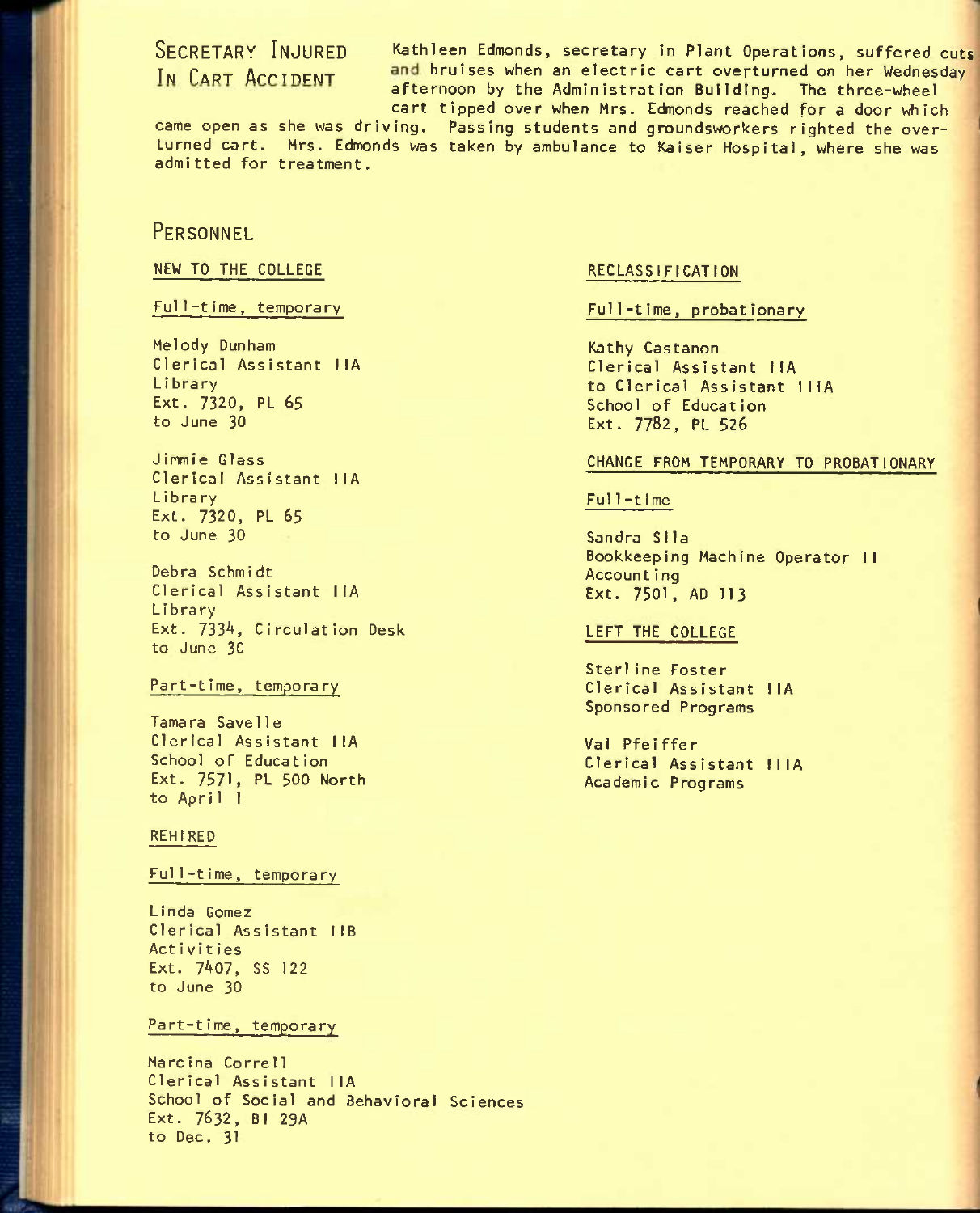# **EMPLOYMENT OPPORTUNITIES**

(Applications will be accepted from 2 p.m., today until 2 p.m., March 16, unless othe wise noted.)

ATHLETIC PROGRAMS Clerical Assistant IIIB--\$644-\$762.50/ mo.; half-time, temporary to June 30; available immediately; apply by March 9. (corrected posting)

COMPUTER CENTER Clerical Assistant IIA--\$546.50-\$644/mo.; half-time, temporary to Feb. 1, 1985; available immediately.

Programmer l--\$1753-\$2109/mo.; fulltime, permanent; available immediately.

SCHOOL OF EDUCATION Evaluation Technician I--\$1462-\$1745/mo.; full-time, permanent; available immediately.

DEPARTMENT OF MANAGEMENT Department Secretary II--\$1267-\$1500/mo.; full-time, temporary to Aug. 31; available immediately.

# **PROFESSIONAL OPPORTUNITIES**

(Further information is posted on the bulletin board in the Administration Building lobby.)

Western Association of Schools and Colleges—administrative assistant to executive director; apply by April 1.